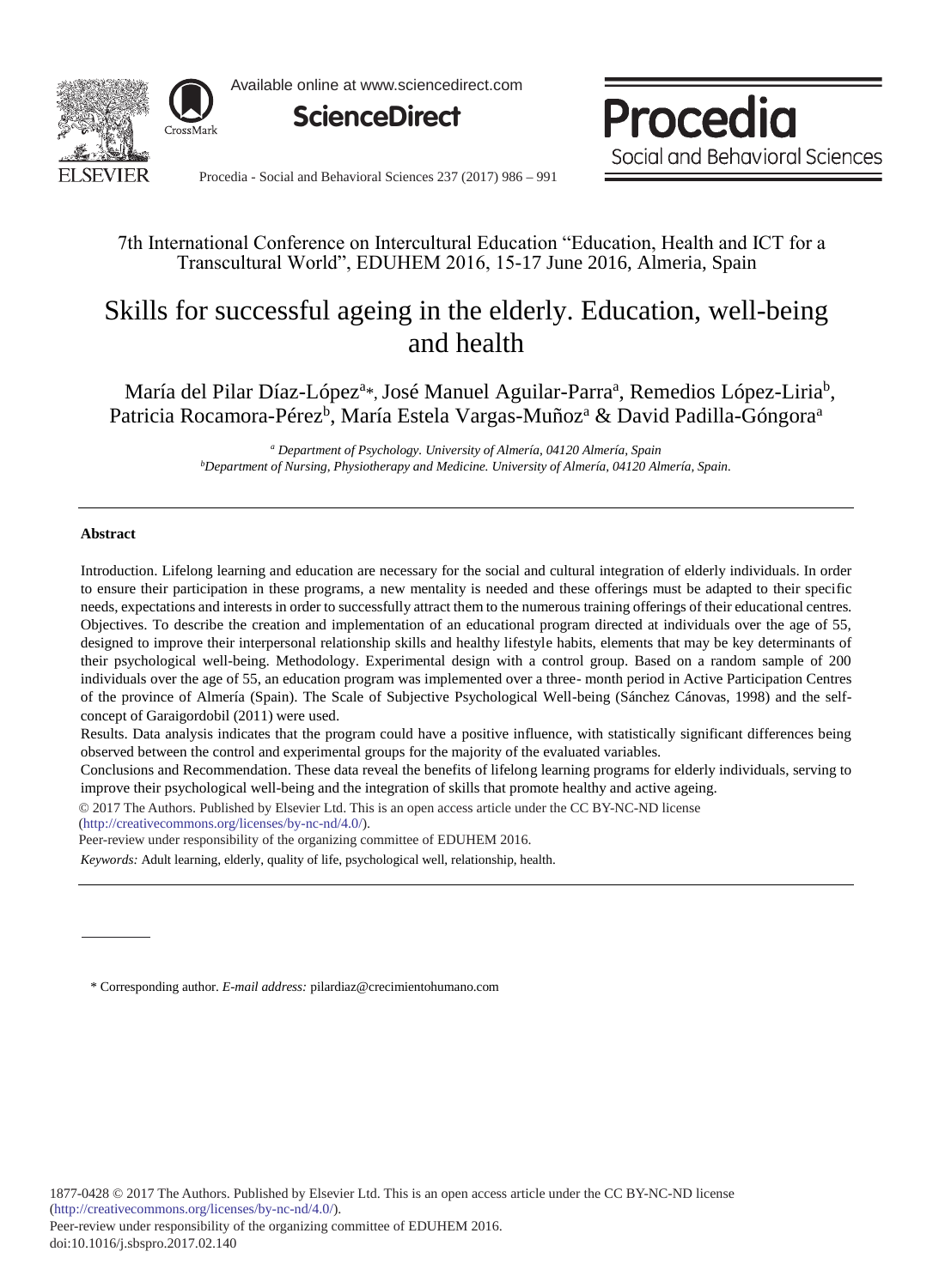# **1. Introduction**

Elderly individuals make up a growing population group. According to the National Statistics Institute (2014), in 2029, life expectancy in Spain will be 84 years for men and 88.70 for women. Currently, there are 8.221.047 elderly individuals in this country, making up 17.40% of the total population (4.212.990).

Elderly adults have had very different experiences over the course of their lives, linked primarily to the 20th century, but these events (wars, reconstruction, different political and economic systems) have impacted their youth and adulthood, resulting in a very different maturity in terms of lifestyle habits. These habits give rise to a need for lifelong learning, via multi-disciplinary approaches, for these elderly individuals who have not had access to higher education institutions, to ensure their social and cultural integration in today's knowledge-based society.

In previous Grundtvig projects, we researched the need for education in European citizens over the age of 55, as well as the educational offerings existing for this group of individuals in distinct European Union countries (Padilla, López-Liria, Jiménez, Mesas & Martinez, 2007). Our main motivation is to improve the self-concept and psychological well-being and to promote the independence of elderly and disabled individuals, strengthening their social skills and health through lifelong learning.

# *1.1. .Social and interpersonal relationships*

The term social relationship may refer to a multitude of social interactions regulated by social rules, between two or more individuals, each having a social position and carrying out a social role. Good social relationships are a central element of social integration during any life stage and they determine the well-being of men and women. Therefore, to a large degree, the development of appropriate social relationships may determine the personal success associated with well-being and quality of life (Díaz-López, Padilla, Martínez-Martínez, Aguilar-Parra, Ruíz & López-Liria, 2013; Vicente, 2011). Adults need to have the presence of at least one confidant in their lives to serve as a fundamental resource of social support. Individuals are considered to be socially competent when they are capable of recognizing an acceptable compromise between social adaptation and their own needs.

Recently, it has been found (Fernández, Muratori & Zubieta, 2013) that social isolation is a factor affecting the development of pathologies and the increase in dependency rates. Studies have shown a directly proportional relationship between the increase in physical and mental health, linked to social support (Brito & Pavarini, 2012).

Active social participation is an important indicator of quality of life during adulthood and it positively overcomes the losses that come with ageing (physical, mental and social changes), serving as a preventive factor for depression (Díaz-López, et al., 2013; Pinazo & Sánchez, 2005).

Social participation is the cooperation of individuals or small groups in the decisions that influence their lives or communities. Participation in clubs, initiatives, volunteering, political parties, and other sorts of organizations is considered a mechanism of social integration.

# *1.2. Health*

Genetics and lifelong behaviors play an important role in the ageing process, leading to successful ageing that is free of dependences. This evolutionary stage should not be considered an illness in itself, although it does make the individual more vulnerable to potential diseases, some of which are chronic.

Ageing may lead to a difficulty in recalling certain details. The clear distinction between normal ageing and dementia lies in the inability to successfully complete routine activities such as, becoming disoriented and not knowing where one lives. Dementia is one of the great concerns of the elderly, at times limiting their full development during this stage of life.

An optimal nutritional state is fundamental for everyone, but especially important for the elderly, since nutritional deficiencies may increase mortality and morbidity, worsening other chronic illnesses such as diabetes, osteoporosis, etc. (Díaz-López et al., 2013).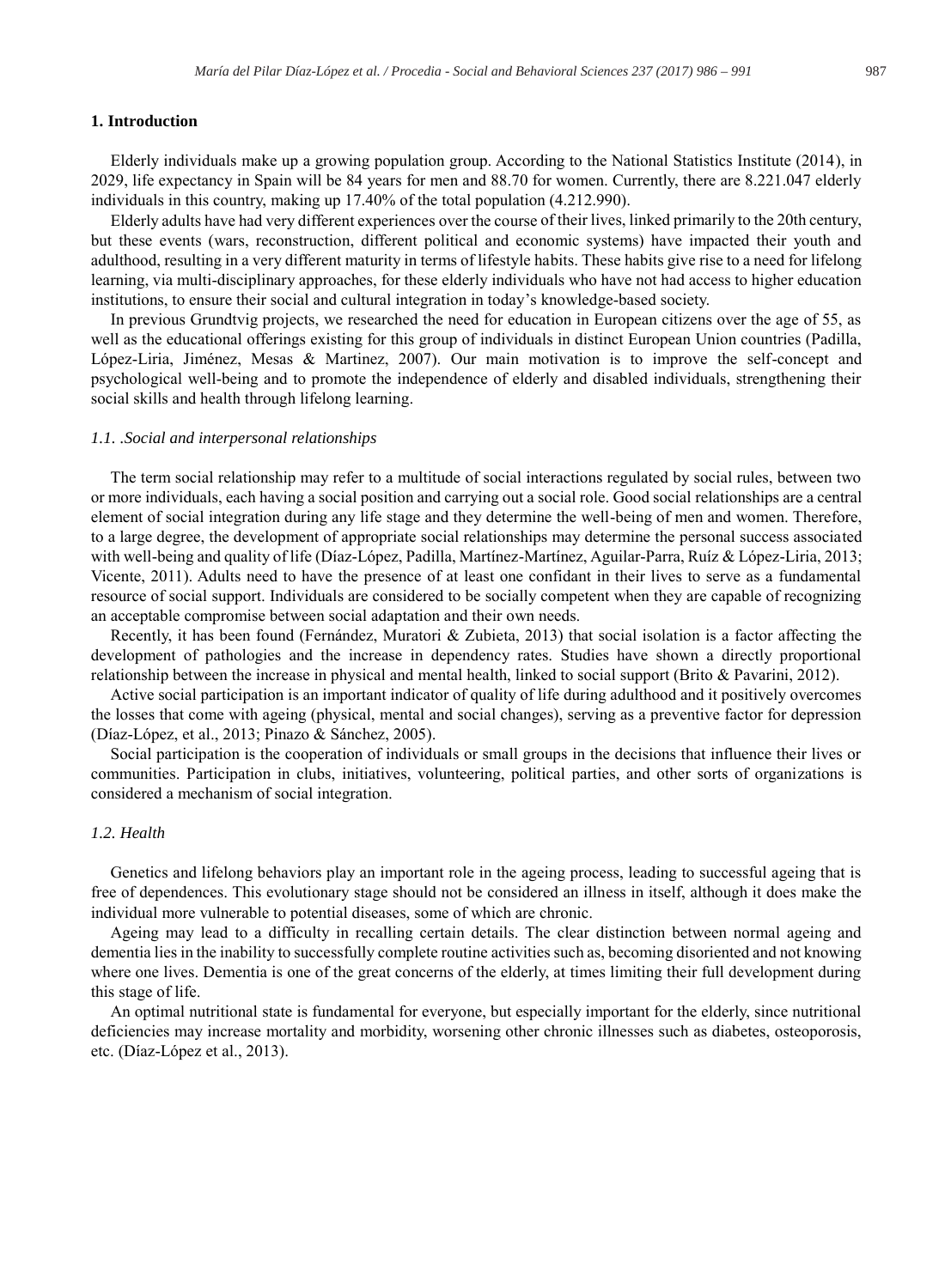Psychological well-being and quality of life are associated with health; therefore, it is necessary to introduce healthy habits and attitudes. Numerous studies have shown, for example, the positive relationship between exercise and physical and psychological well-being (Aparicio, Carbonell-Baeza, & Delgado-Fernández, 2010; Gallego, Aguilar-Parra, Cangas, Lorenzo, Franco-Justo & Mañas, 2012; Rodríguez-Larrubia & Aguilar-Parra, 2011).

Physical exercise adapted to their characteristics and needs is especially important for the elderly. Of the multiple benefits that exercise offers, is the improvement of problems through the delay of the consequences of ageing; it assists in the treatment and rehabilitation of illnesses as well as in their prevention. "Gerontogimnasia" ("Gerontogym"/fitness for the elderly) is a relaxed and constant activity that is carried out in groups, improving social relationships and mood, offering a balance between body and mind (Martínez-González, 2000).

The definition of self-concept is related to the perception that individuals have of themselves based on direct experiences and the assessment of other significant individuals. This is a key construct in psychological well-being and is based on diverse physical, social and intellectual factors (Campos et al., 2003; Infante, Goñi & Villarreal, 2011).

Few studies (Goñi, Ruiz de Azúa & Goñi, 2007; Rodríguez & Fernández, 2005) have examined the relationship between self-concept and subjective psychological well-being in the elderly population, finding a directly proportionate relationship between both. According to Goñi Ruíz de Azúa & Goñi (2007), self-concept refers to the concept that an individual has of him/herself as an individual being. Along with the academic, it also includes the social and the physical, one of the four large domains of the global self-concept. In his work, Goñi presents psychometric analyses from the Personal Self-concept questionnaire (APE, based on its initials in Spanish), as well as gender and age differences based on the same. It was applied to a population of 401 subjects, 33.42% of which were male. The sample was divided into four age groups with the mean of the group being over the age of 30. Of the 401 subjects, 194 also completed Life Satisfaction questionnaire of Diener, Emmons, Larsen y Griffin (1985), in order to examine the correlations between the APE scales and the rate of life satisfaction: all of the scales, including the general one, present significant positive correlations, with the exception of that of honesty. The scale of self-fulfillment has the greatest correlation (.756).

The goal of this study is to describe the creation and implementation of an education program for individuals over the age of 55 in order to analyze whether or not program participation influenced their self-concept and subjective well-being.

Prior studies have considered the influence of physical activity, appropriate social relationships, lifelong learning and active participation in society on mental health, self-concept and subjective well-being. This led us to create the hypothesis that participation in educational activities related to mental and physical health, and the promotion of social relationships in a sample of individuals over the age of 55, will lead to an increase in satisfaction and well-being as compared to a control group that did not receive this education.

# **2. Method**

#### *2.1. Participants*

Randomized sampling was carried out on 200 individuals over the age of 55 in the province of Almería (Spain). Finally, the complete information was considered from a total of 112 individuals (experimental group) and 72 in the control group (people who didn't take a course). There were a total of 62 men and 122 women, between the ages of 57 and 86 years. The exclusion criteria for the study included the failure to sign the informed consent and the failure to systematically attend the program (over 80% of the sessions).

## *2.2. Instruments*

The list of adjectives for the evaluation of the self-concept in adolescents and adults (LAEA, of Garaigordobil, 2011). Consisting of 57 adjectives, the subject was asked to assess the degree to which these adjectives defined them or described their personality on a scale of 0 to 4 (none-a lot). A study conducted with a sample of 1423 subjects received a Cronbach's alpha of 0.92, and a Spearman-Brown coefficient of 0.84.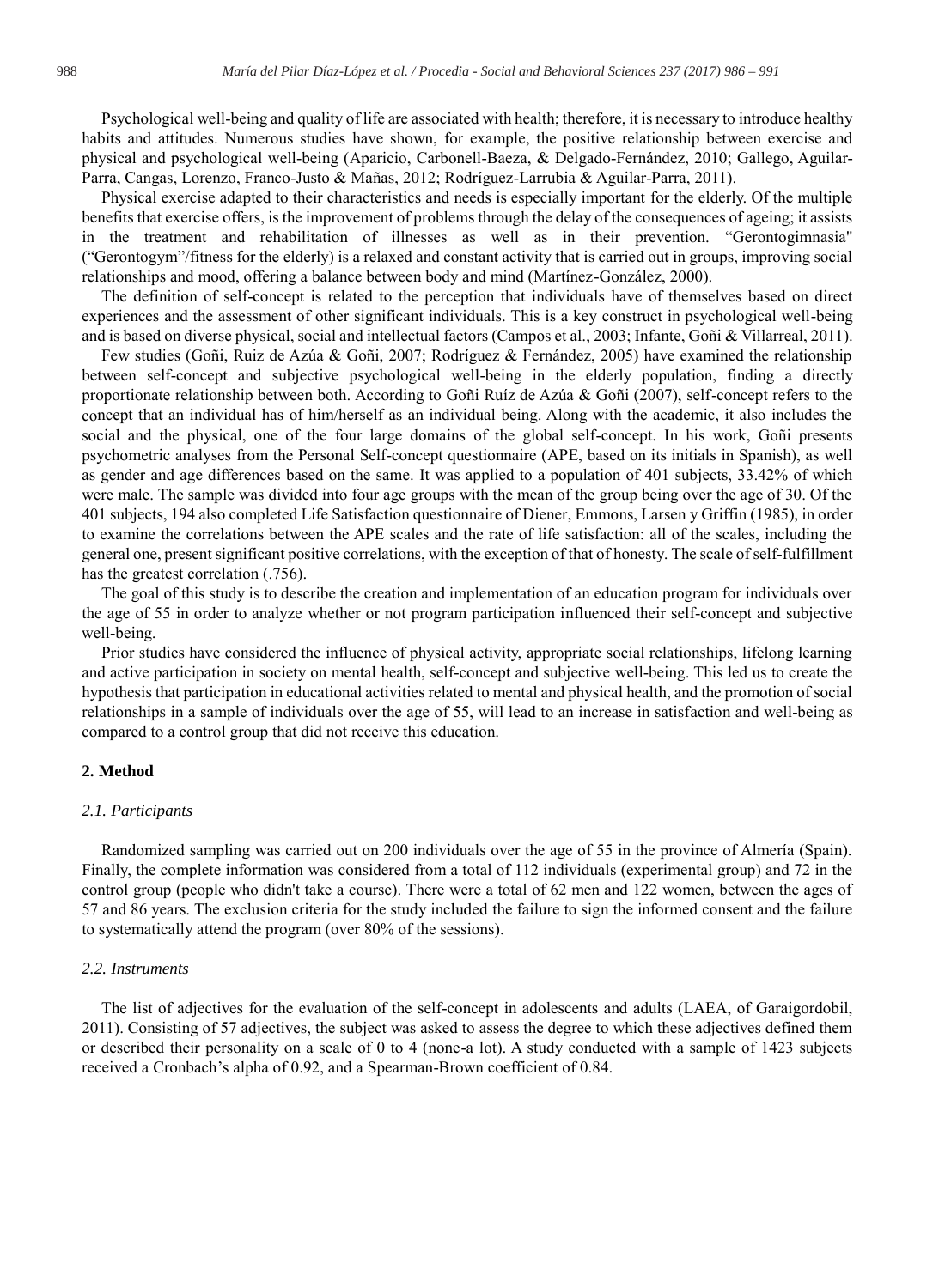The Scale of Psychological Well-being (PWBS) of Sánchez-Cánovas (1998), seeks to determine the degree to which the subject perceives his/her own satisfaction. It consists of 65 items and four sub-scales (Subjective wellbeing, material well-being, labour well-being and partner relations) containing independent scales. The response is given using a Likert-like scale of 5 degrees, whereby the higher the score, the greater the psychological well-being. The classification sample made up of 1,885 subjects of the PWBS had excellent reliability and validity indices, effectively assessing the level of an individual's happiness and satisfaction in relation with his/her general state, the level of satisfaction with his/her economic income and material goods, with his/her work and with his/her partner relationship (Menacho, Ramiro & Marchena, 2014).

# *2.3. Procedure*

The project was carried out in three phases. Prior to the program, the state of the participants was evaluated in order to subsequently verify the supposed usefulness and effectiveness of the intervention. In the second phase, the educational program was created, maintaining a participative methodology with activities such as: group dynamics (Philipps 6/6); topic introduction-motivation; group reflection; watching and commenting on videos; practical case resolution; demonstrations on how to apply that which was learned and benefits; role playing. Finally, an evaluation was conducted and participant ideas were shared in regards to program acceptance, validity and benefits.

#### *2.4. Analisys of data*

Data analysis was conducted using the SPSS version 22.0 statistics package, revealing the descriptive results from the pretest and posttest of the experimental and control groups. Subsequently, the means of the posttests were compared with those of the pretests for each group, using the Student's *t* for related samples. To determine the existence of differences between groups, the Student's t test was used for independent samples. Third, Cohen's *d* (1988) was used to assess the magnitude of the change produced by the intervention (effect size). Similarly, the percentage between posttest and pretest scores for both groups was calculated. Finally, a multivariate analysis was conducted to assess the influence of gender and age complemented by the effect size using the eta squared.

# **3. Results**

The comparison of the variables in the pre-test of both groups indicates that there were no statistically significant initial differences between the control and experimental groups (Table 1).

| Variable                      | Pre-test |      |         | Post-test |      |        |  |
|-------------------------------|----------|------|---------|-----------|------|--------|--|
|                               | t        | p    | d       | t         | p    | d      |  |
| Physical Self-concept         | $-1.262$ | .210 | $-279$  | 2.086     | .040 | .437   |  |
| Social Self-concept           | $-1.792$ | .076 | $-365$  | 2.460     | .016 | 517    |  |
| <b>Emotional Self-concept</b> | $-1.739$ | .085 | $-.358$ | 2.552     | 012  | -527   |  |
| Intellectual Self-concept     | $-1.245$ | 217  | $-265$  | 0.654     | 515  | -131   |  |
| Global Self-concept           | $-1741$  | .085 | $-.389$ | 2.651     | .009 | .555   |  |
| Subjective Well-being         | $-1.457$ | .149 | $-332$  | 1953      | .049 | .423   |  |
| Material Well-being           | $-1.145$ | 256  | $-219$  | $-341$    | 734  | $-066$ |  |

Table 1. Student's t-test for independent samples of pre- and post-test differences, between control and experimental groups in the studied variables

Below in Table 2, the typical means and standard deviations of the study variables corresponding to the control and experimental groups are presented for each of the study phases.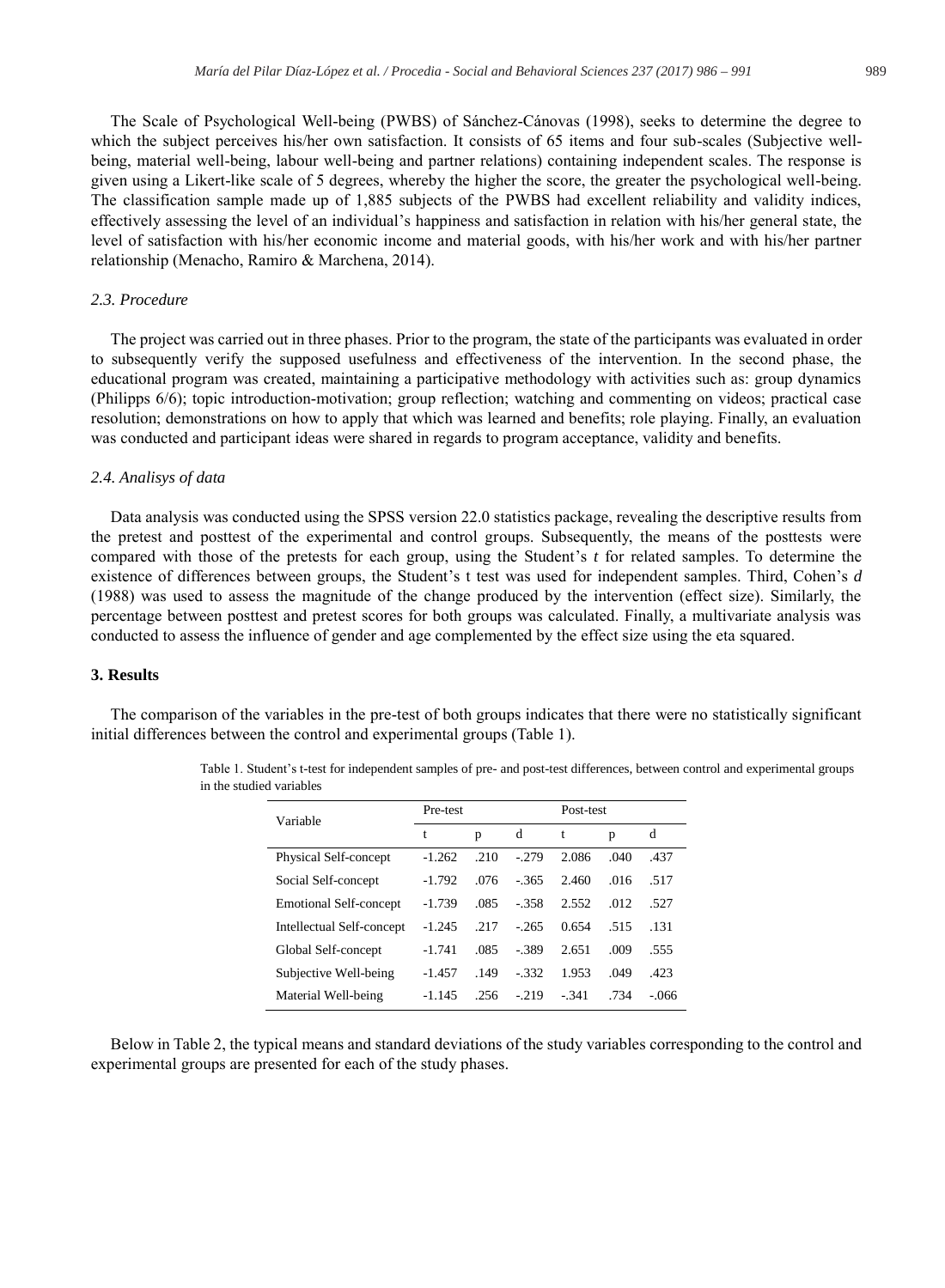|                 | Grupo Experimental |                   |          |      |          | Grupo Control     |                   |          |      |         |  |
|-----------------|--------------------|-------------------|----------|------|----------|-------------------|-------------------|----------|------|---------|--|
|                 | Pre test           | Post test         | Pre-Post |      | Pre test | Post test         | Pre-Post          |          |      |         |  |
| Variable        | M(SD)              | M(SD)             |          | p    | d        | M(SD)             | M(SD)             | t        | p    | d       |  |
| Physical SC     | 18.30 (4.94)       | 19.90 (5.29)      | $-1.963$ | .055 | $-.312$  | 19.52 (3.72)      | 17.83 (4.09)      | 3.217    | .003 | .432    |  |
| Social SC       | 51.01 (10.34)      | 54.75 (7.66)      | $-3.443$ | .001 | $-411$   | 54.19 (6.65)      | 50.44 (8.95)      | 2.986    | .005 | .475    |  |
| Emotional SC    | 62.92 (12.44)      | 68.53 (7.79)      | $-4.522$ | .000 | $-.540$  | 66.80 (8.90)      | 63.63 (10.58)     | 2.317    | .092 | .324    |  |
| Intellectual SC | 23.00(6.12)        | 25.07(4.60)       | $-3.153$ | .003 | $-.382$  | 24.63(6.17)       | 24.36 (6.08)      | 0.952    | .348 | .044    |  |
| Global SC       | 155.57<br>(29.11)  | 168.48<br>(18.70) | $-3.930$ | .000 | $-.527$  | 155.16<br>(19.11) | 156.27<br>(24.84) | 0.885    | .542 | $-.050$ |  |
| Subjective WB   | 102.58<br>(19.23)  | 110.19<br>(19.90) | $-3.380$ | .002 | $-.389$  | 108.64<br>(17.16) | 101.97<br>(18.86) | 3.212    | .003 | .369    |  |
| Material WB     | 36.77 (8.52)       | 39.28 (8.44)      | $-1.979$ | .054 | $-.295$  | 38.55 (7.64)      | 39.82 (7.82)      | $-2.154$ | .039 | $-.164$ |  |

Table 2. Typical pre-test, post-test and Student's t-test means and standard deviations for related samples for the post-test-pre-test differences of study variables in the experimental and control groups.

In the post-test, differences were observed between both groups in the majority of the evaluated variables, except in intellectual self-concept and material well-being. Individuals in the experimental group had a higher mean (therefore, a better self-concept and a higher degree of well-being) than those in the control group (except in material well-being where the latter group had a higher mean). As the effect size warns, Cohen's d is moderate, indicating that the difference is important (there is an increase in the mean scores of the experimental group as compared to the control group).

The analysis of the pre-test/post-test scores of the experimental group reveals significant differences in almost all of the analyzed variables, with a higher mean in the post-test, with the self-concept and well-being of the individuals participating in the program improving considerably. As for effect size, the incidence of the program is moderate for almost all of the evaluated variables, being somewhat lower in material well-being and physical self-concept in which virtually no differences were found.

When completing this same analysis for the control group scores, there were no statistically significant differences in emotional self-concept, or in intellectual or global self-concept. Differences were found in regards to the other variables, but in the majority of these, the effect size was low.

Finally, a multi-variate analysis was conducted to assess the influence of variables such as age and gender on the effects of the program. The inferential MANOVA analysis led us to conclude that there are no statistically significant differences based on age  $[p = .563, F(18.00) = 0.915, Wilks' lambda = .641; \eta2 = .138]$ , or gender  $[p = .335, F(6.00) =$ 1,191, Wilks' lambda = .826;  $\eta$ 2 = .174], or the gender-age interaction  $[p = .596, F(18.00) = 0.886,$  Wilks' lambda = 488;  $\eta$ 2 = .140].

#### **4. Discussion (Conclusions and Recommendations)**

Data analysis indicates that statistically significant differences existed between the control and experimental groups for most of the evaluated variables of self-concept and subjective well-being, with the means being greater in the group receiving the educational program, except in the case of material well-being in which the control group had the higher mean score.

The training offered by the program, through the different learning models has allowed the adults to feel better about themselves, as previously observed in similar studies which affirmed that educational action through programs that orient and promote healthy habits for active ageing have positive repercussions on individuals' satisfaction with life and well-being (Fernández- Ballesteros, Camprara & García, 2004; Pérez & De-Juanas, 2013). These programs should be based on the real needs of the elderly individuals (Barandiana, Medrano & cortés, 2001) in order to promote an overall development, thus the modules of this educational program focus on topics that concern this population and